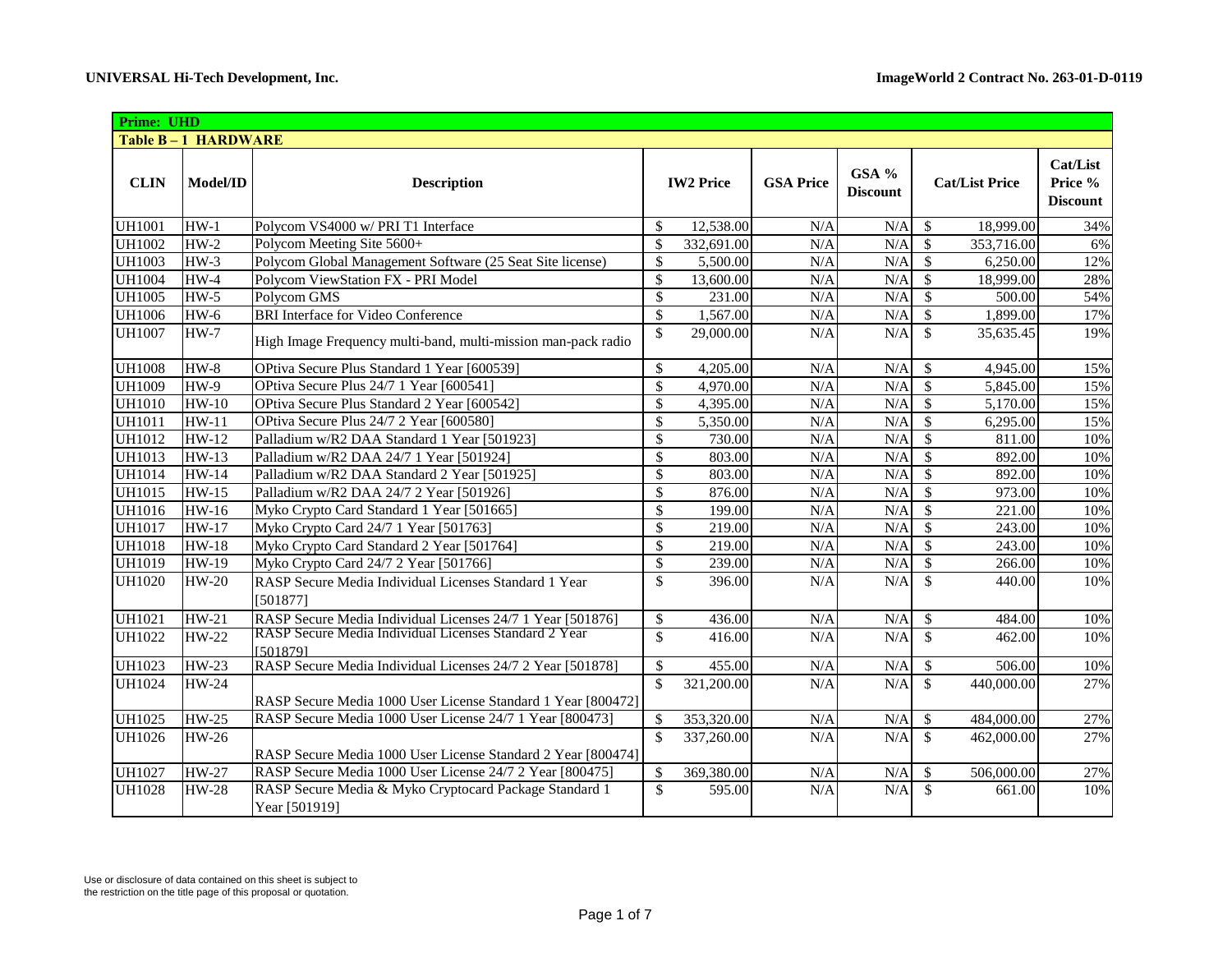| <b>Prime: UHD</b> |                    |                                                                                                                                 |                    |                  |                  |                          |                                |                                        |
|-------------------|--------------------|---------------------------------------------------------------------------------------------------------------------------------|--------------------|------------------|------------------|--------------------------|--------------------------------|----------------------------------------|
|                   | Table B-1 HARDWARE |                                                                                                                                 |                    |                  |                  |                          |                                |                                        |
| <b>CLIN</b>       | <b>Model/ID</b>    | <b>Description</b>                                                                                                              |                    | <b>IW2 Price</b> | <b>GSA Price</b> | GSA %<br><b>Discount</b> | <b>Cat/List Price</b>          | Cat/List<br>Price %<br><b>Discount</b> |
| <b>UH1029</b>     | <b>HW-29</b>       | RASP Secure Media & Myko Cryptocard Package 24/7 1 Year<br>[501918]                                                             | \$                 | 655.00           | N/A              | N/A                      | $\mathbb{S}$<br>728.00         | 10%                                    |
| <b>UH1030</b>     | $HW-30$            | RASP Secure Media & Myko Cryptocard Package Standard 2<br>Year [501921]                                                         | \$                 | 635.00           | N/A              | N/A                      | <sup>\$</sup><br>706.00        | 10%                                    |
| <b>UH1031</b>     | HW-31              | RASP Secure Media & Myko Cryptocard Package 24/7 2 Year<br>[501920]                                                             | $\mathcal{S}$      | 694.00           | N/A              | N/A                      | <sup>\$</sup><br>771.00        | 10%                                    |
| UH1032            | HW-32              | OPTIVA Secure Plus STD SUPPORT Extension (1 Year -<br>Period) [800450]                                                          | \$                 | 300.00           | N/A              | N/A                      | $\mathbb{S}$<br>333.00         | 10%                                    |
| <b>UH1033</b>     | HW-33              | OPTIVA Secure Plus 24/7 SUPPORT Extension (1 Year -<br>Period) [800452]                                                         | \$                 | 600.00           | N/A              | N/A                      | $\mathbb{S}$<br>667.00         | 10%                                    |
| <b>UH1034</b>     | <b>HW-34</b>       | PALLADIUM Modem STD SUPPORT Extension (1 Year -<br>Period) [800453]                                                             | \$                 | 60.00            | N/A              | $N/A$ \$                 | 67.00                          | 10%                                    |
| <b>UH1035</b>     | <b>HW-35</b>       | PALLADIUM Modem 24/7 SUPPORT Extension (1 Year -<br>Period) [800455]                                                            | $\mathsf{\$}$      | 105.00           | N/A              | N/A                      | $\mathbb{S}$<br>117.00         | 10%                                    |
| <b>UH1036</b>     | <b>HW-36</b>       | MYKO Crypto Card STD SUPPORT Extension (1 Year - Period)<br>[800456]                                                            | \$                 | 25.00            | N/A              | N/A                      | $\mathbf{\hat{s}}$<br>28.00    | 11%                                    |
| <b>UH1037</b>     | <b>HW-37</b>       | MYKO Crypto Card 24/7 SUPPORT Extension (1 Year - Period)<br>[800458]                                                           | \$                 | 40.00            | N/A              | $N/A$ \$                 | 44.00                          | 9%                                     |
| <b>UH1038</b>     | <b>HW-38</b>       | SPYRUS Crypto Card STD SUPPORT Extension (1 Year -<br>Period) [800459]                                                          | $\mathbf{s}$       | 25.00            | N/A              | N/A                      | $\mathcal{S}$<br>28.00         | 11%                                    |
| <b>UH1039</b>     | <b>HW-39</b>       | SPYRUS Crypto Card 24/7 SUPPORT Extension (1 Year -<br>Period) [800461]                                                         | $\mathcal{S}$      | 40.00            | N/A              | N/A                      | $\mathcal{S}$<br>44.00         | 9%                                     |
| <b>UH1040</b>     | $HW-40$            | RASP Secure Media STD SUPPORT Extension (1 Year - Period)<br>[800499]                                                           | $\mathcal{S}$      | 20.00            | N/A              | $N/A$ \$                 | 22.00                          | 9%                                     |
| UH1041            | HW-41              | RASP Secure Media 24/7 SUPPORT Extension (1 Year - Period)<br>[800500]                                                          | $\mathbf{\hat{s}}$ | 40.00            | N/A              | N/A                      | $\mathcal{S}$<br>44.00         | 9%                                     |
| UH1042            | <b>HW-42</b>       | RASP Training Washington DC Area 2 Day [800501]                                                                                 | $\mathbb{S}$       | 5,000.00         | N/A              | N/A                      | \$<br>5,556.00                 | 10%                                    |
| UH1043            | <b>HW-43</b>       | RASP Training USA EST / CST 2 Day [800502]                                                                                      | \$                 | 7,500.00         | N/A              | N/A                      | \$<br>8,333.00                 | 10%                                    |
| <b>UH1044</b>     | <b>HW-44</b>       | RASP Training USA Mountain / Pacific [800503]                                                                                   | $\sqrt$            | 10,000.00        | N/A              | N/A                      | $\mathcal{S}$<br>11,111.00     | 10%                                    |
| <b>UH1045</b>     | <b>HW-45</b>       | RASP Training Hawaii / Europe [800504]                                                                                          | \$                 | 13,000.00        | N/A              | N/A                      | $\sqrt{3}$<br>14,444.00        | 10%                                    |
| <b>UH1046</b>     | <b>HW-46</b>       | RASP Training Asia / Rest of World [800505]                                                                                     | $\mathsf{\$}$      | 15,000.00        | N/A              | N/A                      | $\mathcal{S}$<br>16,667.00     | 10%                                    |
| <b>UH1047</b>     | <b>HW-47</b>       | RASP Training Additional Day [800506]                                                                                           | $\mathbb{S}$       | 1,500.00         | N/A              | N/A                      | $\mathbf{\hat{S}}$<br>1,667.00 | 10%                                    |
| <b>UH1048</b>     | <b>HW-48</b>       | DS3 Metro Area Line Install(ATM card not included):<br>Circuit Engineering(PVC Provisioning)<br>-Engineer Dispatch/Circuit Test | \$                 | 9,375.00         | N/A              | N/A                      | $\mathbf{\hat{S}}$<br>9,973.41 | 6%                                     |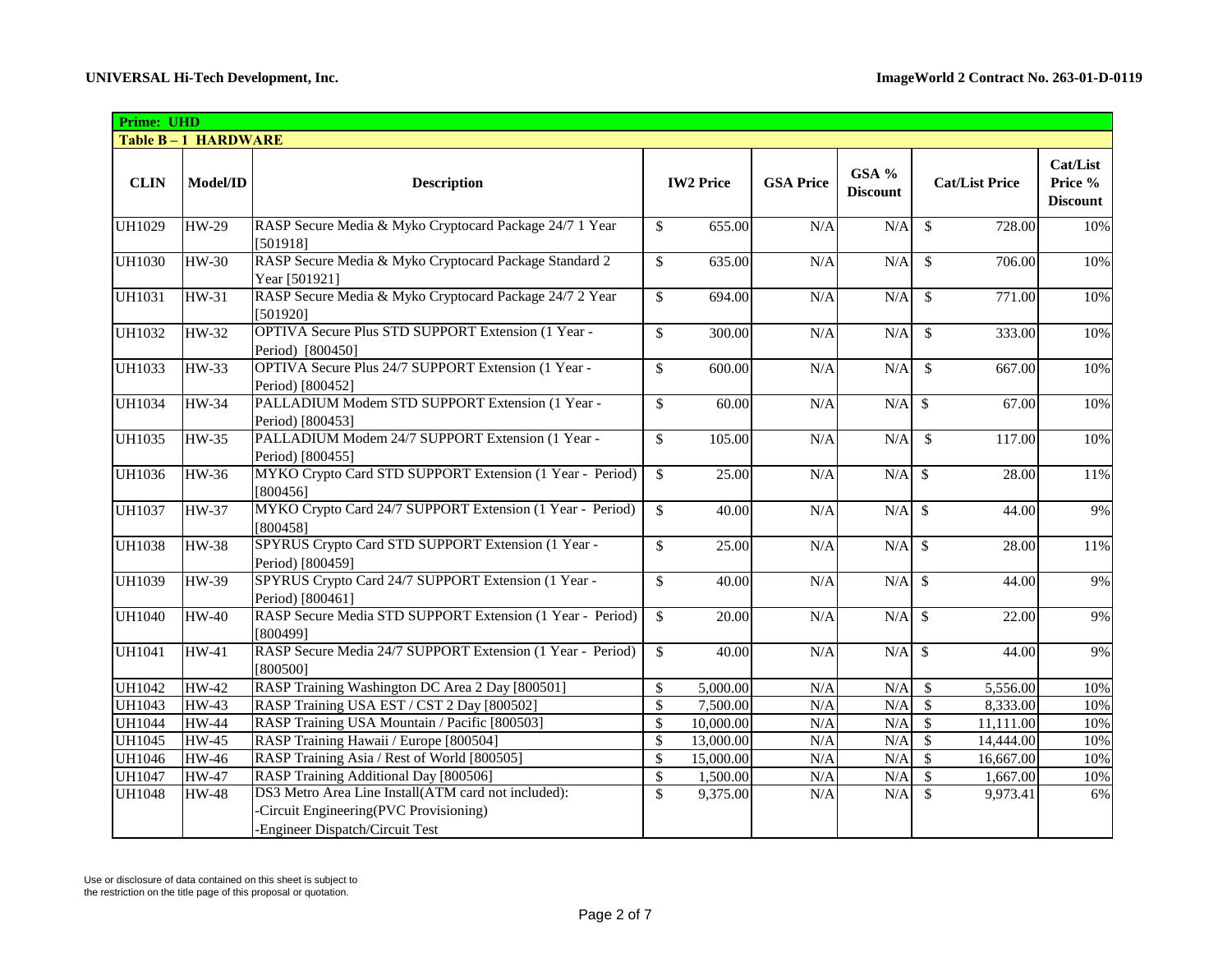| <b>Prime: UHD</b> |                    |                                                                                                                                                                                                                |               |                  |                  |                          |                            |                                               |
|-------------------|--------------------|----------------------------------------------------------------------------------------------------------------------------------------------------------------------------------------------------------------|---------------|------------------|------------------|--------------------------|----------------------------|-----------------------------------------------|
|                   | Table B-1 HARDWARE |                                                                                                                                                                                                                |               |                  |                  |                          |                            |                                               |
| <b>CLIN</b>       | Model/ID           | <b>Description</b>                                                                                                                                                                                             |               | <b>IW2 Price</b> | <b>GSA Price</b> | GSA %<br><b>Discount</b> | <b>Cat/List Price</b>      | <b>Cat/List</b><br>Price %<br><b>Discount</b> |
| <b>UH1049</b>     | <b>HW-49</b>       | DS3 Metro Area Line Upkeep:<br>-Yearly DS3 Host Circuit fee<br>-Yearly ILEC/RBOC fee                                                                                                                           | \$            | 60,000.00        | N/A              | N/A                      | $\mathbb{S}$<br>63,829.79  | 6%                                            |
| <b>UH1050</b>     | $HW-50$            | T1 Metro Area Line Install:<br>-Customer Service Unit/Digital Service Unit(CSU/DSU)<br>-Circuit Engineering(PVC Provisioning)<br>-Engineer Dispatch/Circuit Test<br>-MFR Warranty on Equipment (CSU/DSU)       | \$            | 3,130.00         | N/A              | N/A                      | 3,329.79<br>$\mathcal{S}$  | 6%                                            |
| <b>UH1051</b>     | HW-51              | T1 Metro Area Line Upkeep:<br>-Yearly T1 Host Circuit fee<br>-Yearly ILEC/RBOC fee                                                                                                                             | \$            | 14,625.00        | N/A              | N/A                      | $\mathcal{S}$<br>15,558.51 | 6%                                            |
| <b>UH1052</b>     | <b>HW-52</b>       | DSL Field-User Install: (*IP Address Provided by Government)<br>-Site Circuit Engineering (PVC Provisioning)<br>-Circuit Speed of 144kbps-1.5mbps<br>-On-Site Install by Field Service Technician/Circuit Test | \$            | 425.00           | N/A              | N/A                      | \$<br>452.13               | 6%                                            |
| UH1053            | HW-53              | <b>DSL Field-User FlowPoint Router</b><br>-MFR Warranty on Equipment                                                                                                                                           | $\mathbb{S}$  | 498.00           | N/A              | N/A                      | \$<br>529.79               | 6%                                            |
| <b>UH1054</b>     | <b>HW-54</b>       | Yearly DSL Field-User Service:<br>Base Line Rate for DSL Service from 144kbps-192kbps<br>-Yearly ILEC/RBOC fee                                                                                                 | $\mathbb{S}$  | 1,245.00         | N/A              | N/A                      | $\mathbb{S}$<br>1,324.47   | 6%                                            |
| <b>UH1055</b>     | $HW-55$            | Yearly DSL Field-User Service:<br>-Base Line Rate for DSL Service from 384kbps<br>-Yearly ILEC/RBOC fee                                                                                                        | \$            | 1,710.00         | N/A              | N/A                      | $\mathbb{S}$<br>1,819.15   | 6%                                            |
| <b>UH1056</b>     | HW-56              | Yearly DSL Field-User Service:<br>-Base Line Rate for DSL Service from 768kbps<br>-Yearly ILEC/RBOC fee                                                                                                        | \$            | 2,280.00         | N/A              | N/A                      | $\mathbb{S}$<br>2,425.54   | 6%                                            |
| <b>UH1057</b>     | <b>HW-57</b>       | Yearly DSL Field-User Service:<br>-Base Line Rate for DSL Service from 1.1Mbps<br>-Yearly ILEC/RBOC fee                                                                                                        | $\mathbf{\$}$ | 2,805.00         | N/A              | N/A                      | $\mathcal{S}$<br>2,984.05  | 6%                                            |
| <b>UH1058</b>     | <b>HW-58</b>       | Yearly DSL Field-User Service w/CONUS Telespeed Remote<br>Access:<br>-Base Line Rate for DSL Service from 144kbps-192kbps<br>-Yearly ILEC/RBOC fee                                                             | \$            | 2,220.00         | N/A              | N/A                      | \$<br>2,361.71             | 6%                                            |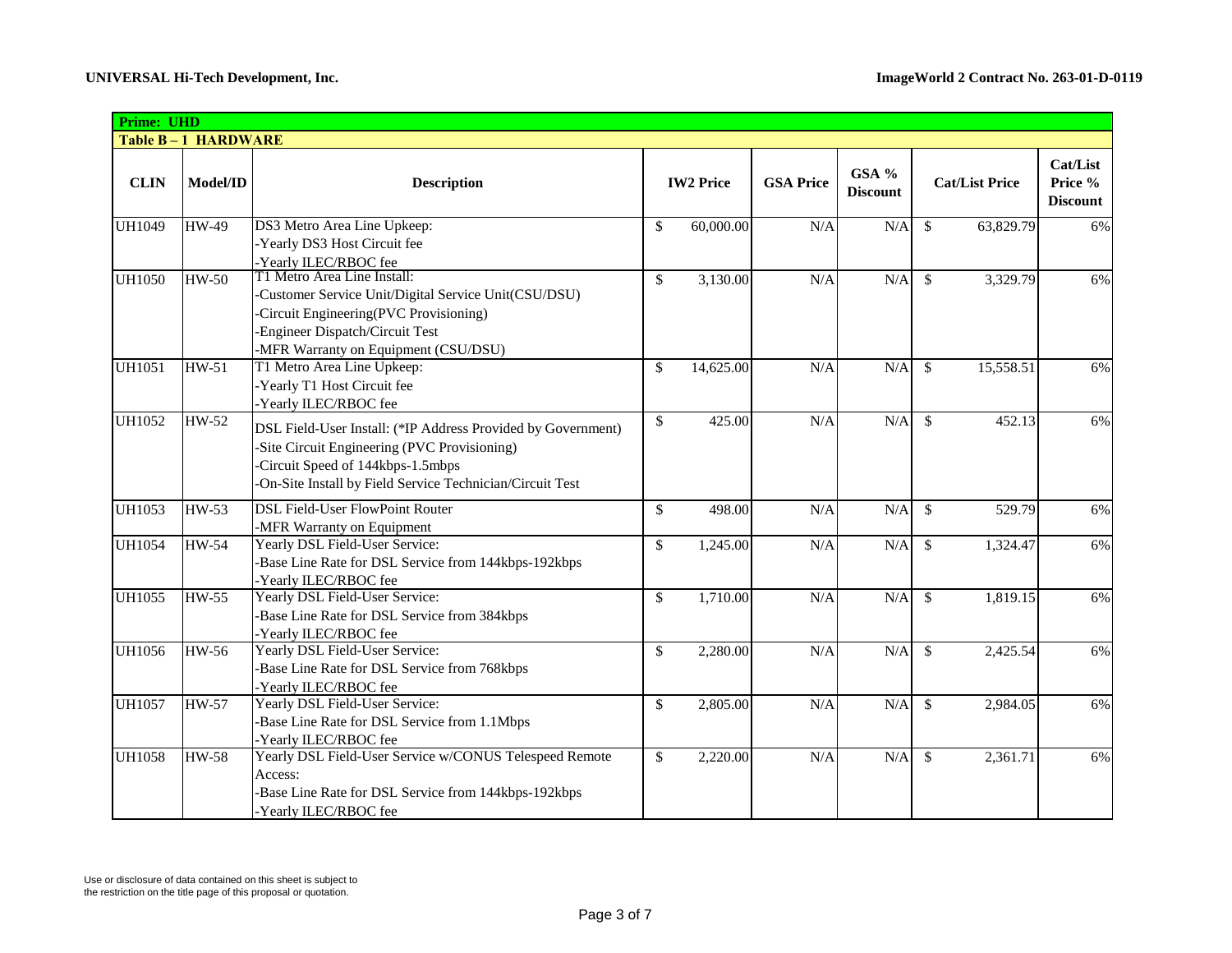| <b>Prime: UHD</b> |                    |                                                                                                                                                                                                       |              |                  |                  |                          |               |                       |                                               |
|-------------------|--------------------|-------------------------------------------------------------------------------------------------------------------------------------------------------------------------------------------------------|--------------|------------------|------------------|--------------------------|---------------|-----------------------|-----------------------------------------------|
|                   | Table B-1 HARDWARE |                                                                                                                                                                                                       |              |                  |                  |                          |               |                       |                                               |
| <b>CLIN</b>       | Model/ID           | <b>Description</b>                                                                                                                                                                                    |              | <b>IW2 Price</b> | <b>GSA Price</b> | GSA %<br><b>Discount</b> |               | <b>Cat/List Price</b> | <b>Cat/List</b><br>Price %<br><b>Discount</b> |
| <b>UH1059</b>     | <b>HW-59</b>       | Yearly DSL Field-User Service w/CONUS Telespeed Remote<br>Access:<br>-Base Line Rate for DSL Service from 384kbps<br>Yearly ILEC/RBOC fee                                                             | \$           | 3,435.00         | N/A              | N/A                      | \$            | 3,654.26              | 6%                                            |
| <b>UH1060</b>     | <b>HW-60</b>       | Yearly DSL Field-User Service w/CONUS Telespeed Remote<br>Access:<br>-Base Line Rate for DSL Service from 768kbps<br>-Yearly ILEC/RBOC fee                                                            | \$           | 5,505.00         | N/A              | N/A                      | \$            | 5,856.39              | 6%                                            |
| <b>UH1061</b>     | HW-61              | Yearly DSL Field-User Service w/CONUS Telespeed Remote<br>Access(1.5/384Kbps ADSL not available through Telespeed<br>Remote):<br>-Base Line Rate for DSL Service for 1.1Mbps<br>-Yearly ILEC/RBOC fee | \$           | 6,555.00         | N/A              | N/A                      | \$.           | 6,973.41              | 6%                                            |
| <b>UH1062</b>     | HW-62              | <b>Yearly SDSL Field-User TeleSpeed Service:</b><br>-Base Line Rate for DSL Service from 1.53Mbps<br>-Yearly ILEC/RBOC fee                                                                            | \$           | 3,600.00         | N/A              | N/A                      | $\mathcal{S}$ | 4,800.00              | 25%                                           |
| UH1063            | $HW-63$            | TeleSurfer/Telesurfer PRO SDSL Modem                                                                                                                                                                  | $\mathbb{S}$ | 312.00           | N/A              | N/A                      | \$            | 415.00                | 25%                                           |
| <b>UH1064</b>     | <b>HW-64</b>       | <b>Yearly TeleSurfer Field-User Service:</b><br>-Base Line Rate for DSL Service UPTO 608/128Kbps<br>-Yearly ILEC/RBOC fee                                                                             | \$           | 765.00           | N/A              | N/A                      | $\mathcal{S}$ | 1,019.00              | 25%                                           |
| <b>UH1065</b>     | <b>HW-65</b>       | <b>Yearly TeleSurfer PRO Field-User Service:</b><br>-Base Line Rate for DSL Service UPTO 1.5/384Mbps<br>-Yearly ILEC/RBOC fee                                                                         | \$           | 900.00           | N/A              | N/A                      | $\mathcal{S}$ | 1,199.00              | 25%                                           |
| <b>UH1066</b>     | HW-66              | Executive Output Enterprise WorkStation System Configuration &<br>Accessories                                                                                                                         | \$           | 34,760.00        | N/A              | N/A                      | \$            | 35,803.00             | 3%                                            |
| <b>UH1067</b>     | <b>HW-67</b>       | <b>Executive Output Enterprise Server upgraded System</b><br>Configuration & Accessories                                                                                                              | \$           | 153,500.00       | N/A              | N/A                      | $\mathbb{S}$  | 158,498.00            | 3%                                            |
| <b>UH1068</b>     | <b>HW-68</b>       | Executive Desktop upgraded System Configuration & Accessories                                                                                                                                         | \$           | 12,241.00        | N/A              | N/A                      | <sup>\$</sup> | 12,608.00             | 3%                                            |
| <b>UH1069</b>     | <b>HW-69</b>       | Executive Mobile Workstation upgraded System Configuration &<br>Accessories                                                                                                                           | \$           | 8,592.00         | N/A              | N/A                      | $\mathbb{S}$  | 8,849.00              | 3%                                            |
| <b>UH1070</b>     | <b>HW-70</b>       | Executive Output Enterprise Storage Array upgraded System<br>Configuration & Accessories                                                                                                              | \$           | 57,640.00        | N/A              | N/A                      | $\mathbb{S}$  | 59,369.00             | 3%                                            |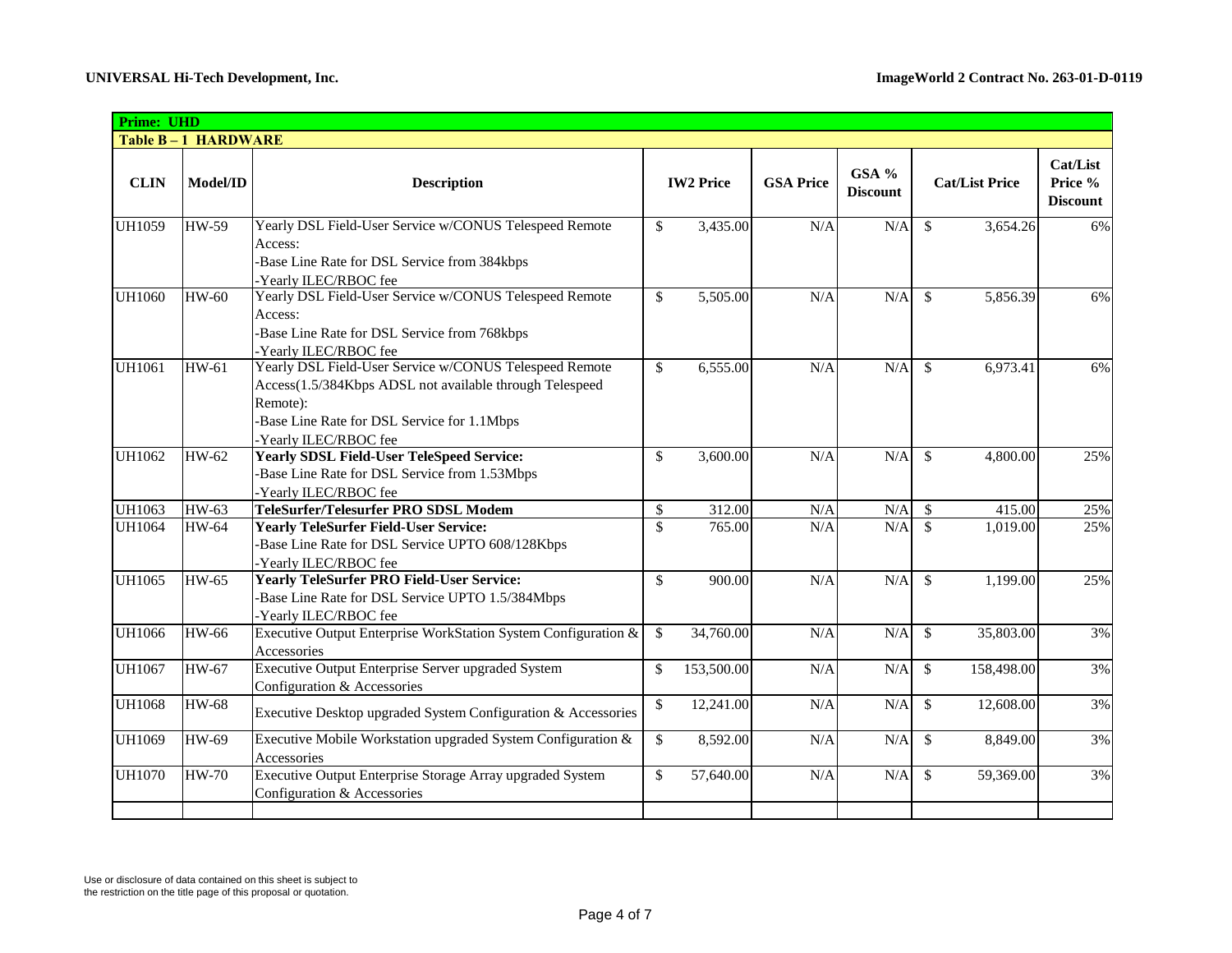| <b>Prime: UHD</b> |                    |                                                                                                                                                                                                                                                                                                                 |                      |                  |                          |                       |                                        |
|-------------------|--------------------|-----------------------------------------------------------------------------------------------------------------------------------------------------------------------------------------------------------------------------------------------------------------------------------------------------------------|----------------------|------------------|--------------------------|-----------------------|----------------------------------------|
|                   | Table B-1 HARDWARE |                                                                                                                                                                                                                                                                                                                 |                      |                  |                          |                       |                                        |
| <b>CLIN</b>       | Model/ID           | <b>Description</b>                                                                                                                                                                                                                                                                                              | <b>IW2 Price</b>     | <b>GSA Price</b> | GSA %<br><b>Discount</b> | <b>Cat/List Price</b> | Cat/List<br>Price %<br><b>Discount</b> |
| <b>UH1071</b>     | <b>HW-71</b>       | Film Processor & Accessories Hardware Maintenance (August 1st,<br>2001 - July 31st, 2002)                                                                                                                                                                                                                       | \$115,347.38         | N/A              | N/A                      | \$121,114.75          | 5%                                     |
| UH 1072           | <b>HW-72</b>       | INFOCUS [LP-0350-V] LP350 MMPROJ XGA 1300LUMEN<br>6.7LBS<br>-INFOCUS Inquire about availability[CA-C194] SHIPPING<br>CCASE ATA APPROV FOR LP340 LP350 MMPROJ<br>INFOCUS 14 Available [SP-LAMP-LP3E] RPLMNT LAMP-<br>2000 HOURS FOR LP340 LP350 MMPROJ                                                           | \$5,067.06           | N/A              | N/A                      | \$5,999.00            | 16%                                    |
| <b>UH</b> 1073    | <b>HW-73</b>       | DAZZLE MULTIMEDIA [DM-5400] DIGITAL VIDEO<br><b>CREATOR 80 USB VIDCAP VIDEOWAVE 4.0</b>                                                                                                                                                                                                                         | \$63.80              | N/A              | N/A                      | \$69.99               | 9%                                     |
| <b>UH 1074</b>    | <b>HW-74</b>       | CREATIVE LABS [70PD002003000] VIDEO BLASTER<br>MOVIEMAKER EXT MPEG ENCODER USB I/F                                                                                                                                                                                                                              | $\overline{$}199.64$ | N/A              | N/A                      | \$299.00              | 33%                                    |
| UH 1075           | <b>HW-75</b>       | KEYTRONICS [E06101USB-C] USB KYBD<br>-LOGITECH INC USA 109 Available [930530-0403] 4BTN<br>IFEEL USB MOUSEMAN OPTICAL TOUCHSENSE S/W                                                                                                                                                                            | \$100.00             | N/A              | N/A                      | \$102.95              | 3%                                     |
| <b>UH 1076</b>    | <b>HW-76</b>       | FELLOWES MANUFACTURING CO Inquire [99842-01]<br><b>TCHPD KYBD</b>                                                                                                                                                                                                                                               | \$150.00             | N/A              | N/A                      | \$169.99              | 12%                                    |
| <b>UH 1077</b>    | <b>HW-77</b>       | NIH Medical Systems Product Quanta Maintenance:<br>-Lightning-301496CV<br>-CT HSA1X TO CTI UP-301496HISP1; CT HISPD W/PWR,<br>HEL-301496HISP2; LIGHTSPEED QX/I-301496HISP3<br>-SIGNA55-301496MR1; SIGNA55-301496MR1CRYO,<br><b>ICENTER-C000042030</b><br>-SIGNA ADVAN 5.X.1-301496MR4; CRYOGEN-<br>301496MR4CRY | 975,000.00<br>\$     | N/A              | N/A                      | \$<br>1,130,468.00    | 14%                                    |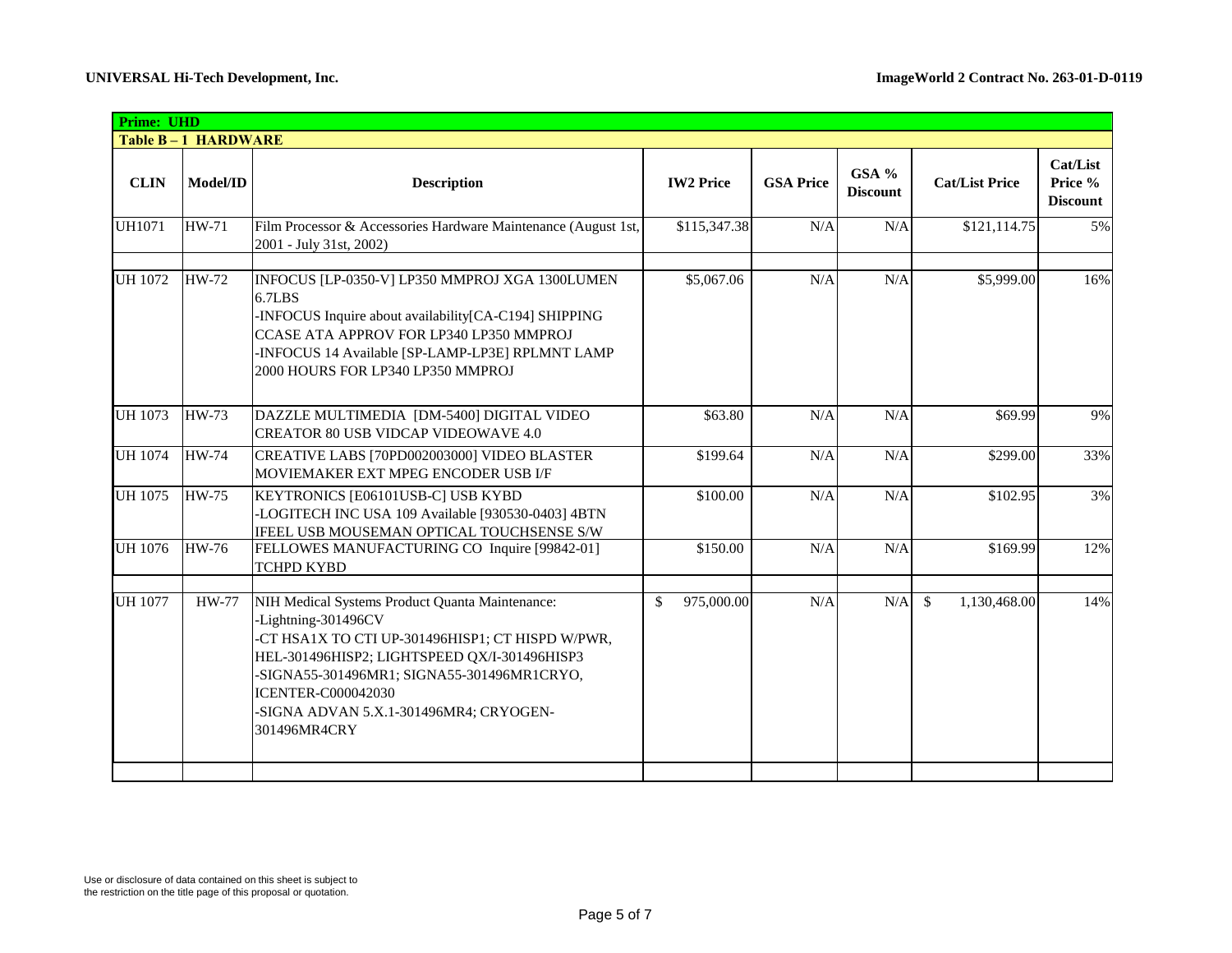| Prime: UHD    |                    |                                                                                                                                                                                                                                                                                                                                                                                                                 |              |                  |                  |                          |                             |                                        |
|---------------|--------------------|-----------------------------------------------------------------------------------------------------------------------------------------------------------------------------------------------------------------------------------------------------------------------------------------------------------------------------------------------------------------------------------------------------------------|--------------|------------------|------------------|--------------------------|-----------------------------|----------------------------------------|
|               | Table B-1 HARDWARE |                                                                                                                                                                                                                                                                                                                                                                                                                 |              |                  |                  |                          |                             |                                        |
| <b>CLIN</b>   | Model/ID           | <b>Description</b>                                                                                                                                                                                                                                                                                                                                                                                              |              | <b>IW2 Price</b> | <b>GSA Price</b> | GSA %<br><b>Discount</b> | <b>Cat/List Price</b>       | Cat/List<br>Price %<br><b>Discount</b> |
| <b>UH1078</b> | <b>HW-78</b>       | HEWLETT-PACKARD: HP LASERJET 8150 LASERPR 32PPM §<br>-64MB HP LASERJET 8550 SERIES SDRAM 100MHZ<br>HEWLETT-PACKARD: MAX CAP TONER CART LASERJET-<br>8100 SERIES<br>HEWLETT-PACKARD CO; HP SPACK 3YR NEXT DAY<br><b>ONSITE LJ8XXX SERIES</b>                                                                                                                                                                     |              | 5,328.00         | N/A              | $N/A$ \$                 | 5,920.00                    | 10%                                    |
| <b>UH1079</b> | HW-79              | HEWLETT PACKARD: DESIGNJET 1055 COL PR 600DPI<br>32MB<br>HEWLETT-PACKARD: BLK INK CART DESIGNJET 1050-<br>-64MB HP DESIGNJET 1050<br>-HEWLETT-PACKARD: DESIGNJET 1000 SERIES BRT WHT<br>PAP 36INX300FT<br>HEWLETT-PACKARD CO: SPACK E-PACK 3YR NEXT DAY<br><b>ONSITE</b>                                                                                                                                        | \$           | 13,050.00        | N/A              | $N/A$ \$                 | 14,429.92                   | 10%                                    |
| <b>UH1080</b> | <b>HW-80</b>       | PICTURETEL CORPORATION: UPG PT970 QBRIS 1 MON<br>CAM<br>PT970 NEXT BUS DAY PART/ LABOR UNL PHONE SUP                                                                                                                                                                                                                                                                                                            | $\mathbb{S}$ | 16,136.00        | N/A              | $N/A$ \$                 | 16,985.00                   | 5%                                     |
| <b>UH1081</b> | <b>TB</b> Array    | 5 TerraByte RAID 5 configured Enterprise Storage Array -<br>Consists of RSTOR2000 3U Rack mount dual controller high<br>availability RAID configuration<br>- 4 xRS2000 4U 9-bay Rack mount Disk Enclosures<br>- 2xPCI 64bit Fibre channel HBA w/cables for Solaris<br>- 35xZRD-S1807C 180GB 160MB/sec drives mounted in hot<br>swap carriers<br>- 2 days of on-site installation and 1 year maintenance support | \$           | 133,450.00       | N/A              | N/A                      | $\mathcal{S}$<br>157,000.00 | 15%                                    |
| <b>UH1082</b> | TB Tape<br>Library | 7.8 TerraByte Enterprise SDLT library - Consists of Overland<br>Neo Series 678 SDLT library w/<br>- 4 xSDLT drives<br>- 78xRemovable slots<br>On-site installation and 1 year maintenance support                                                                                                                                                                                                               | $\mathbb{S}$ | 121,031.00       | N/A              | N/A                      | \$<br>142,390.00            | 15%                                    |